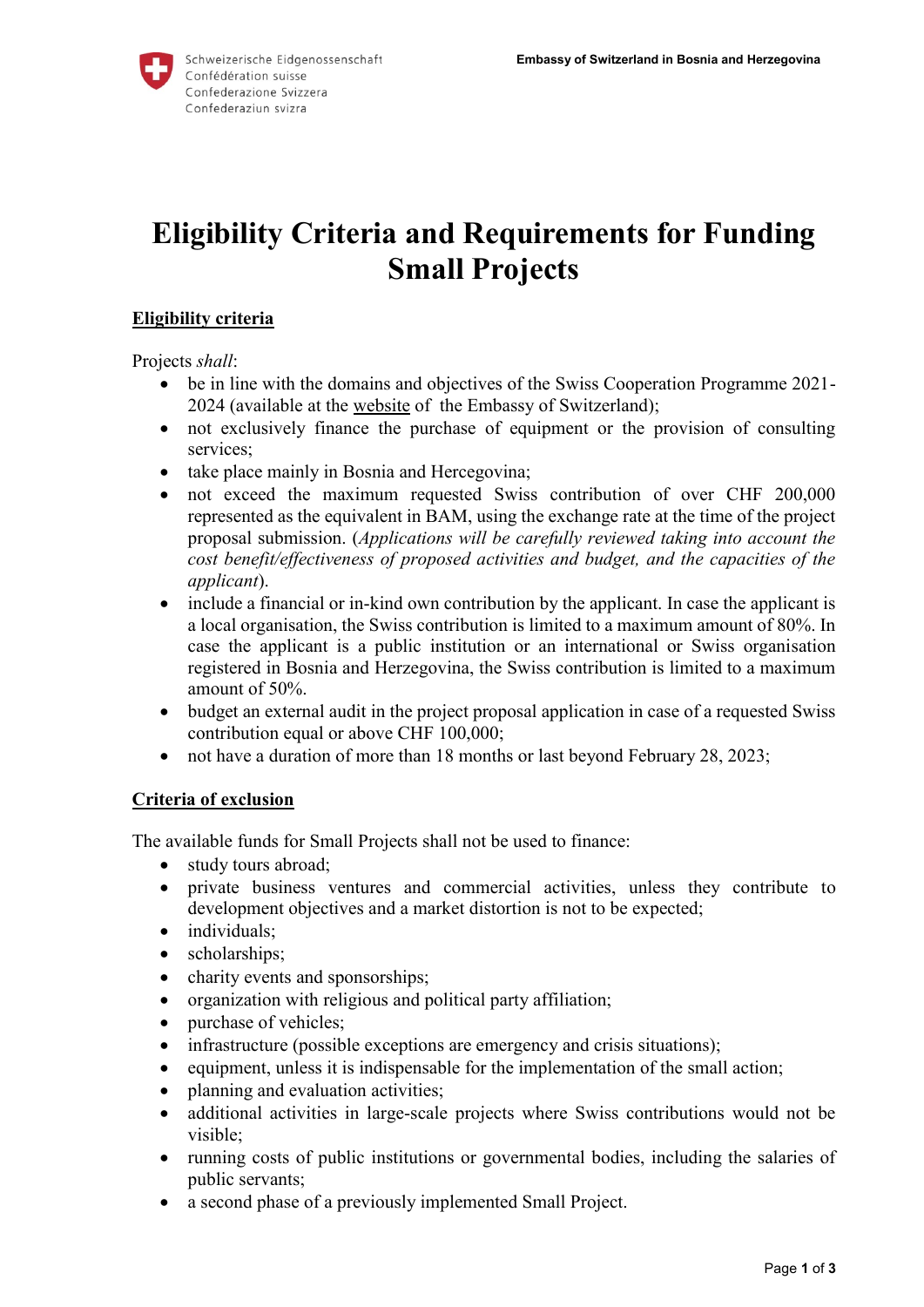# **Competence and reliability of the applying organisation**

The partner organisation *must*:

- be registered in BiH, have an adequate organisational structure and a sound financial record,
- provide a reference list for projects implemented over the past five years and indicate whether (and for what purpose) the organisations has received funds from the Swiss Government before,
- demonstrate that they have the knowledge and capacities to conduct the proposed activities.

Each applicant can receive funding only for one project in the current phase.

# **Selection criteria**

Projects *must*:

- be developed in a participatory way and reflect a clear need among the selected target beneficiaries;
- provide quality information and describe the feasibility of proposed activities in the application (applicant's understanding of the problem to be addressed by the project, general description of the activities and the results to be achieved, and compatibility with the Swiss Cooperation Programme);
- take into account the sustainability of results

Projects are *preferred, it they:*

- take into consideration one or more of the following and clearly demonstrate how these will be applied: social inclusion, gender equality, youth support, good governance, climate change adaptation or mitigation,
- promote and undertake capacity development as a way of improving performance at the individual, organizational, network and broader system levels, encouraging learning, empowering those involved to carry out their functions and to achieve their development objectives;
- support the introduction or testing of new ideas and innovative approaches / provide opportunities;
- explore new partnerships for possible future engagement as part of the Swiss Cooperation Program;

*In order to ensure a swift and expedient evaluation, applicants will strongly be advised to submit their applications and supporting documents in English. For projects equal or above CHF 50,000 this requirement is obligatory.*

# **Reporting**

Grant recipients need to submit an operational and financial report (based on provided templates) within 30 days after the end of the project activities. For projects with a Swiss contribution higher than CHF 50,000 organisations can be requested to submit an overview of expenses and remaining funds within the project implementation. The final report shall include operational and financial elements; they shall specifically respond to the expected results, as defined in the respective project document and report about changes in qualitative (i.e. storytelling) and quantitative terms. The financial report should contain and list all copies of all supporting documents (bills, receipts, contracts etc.) against the respective positions in the budget that were submitted as part of the application, including the applicant and other donor